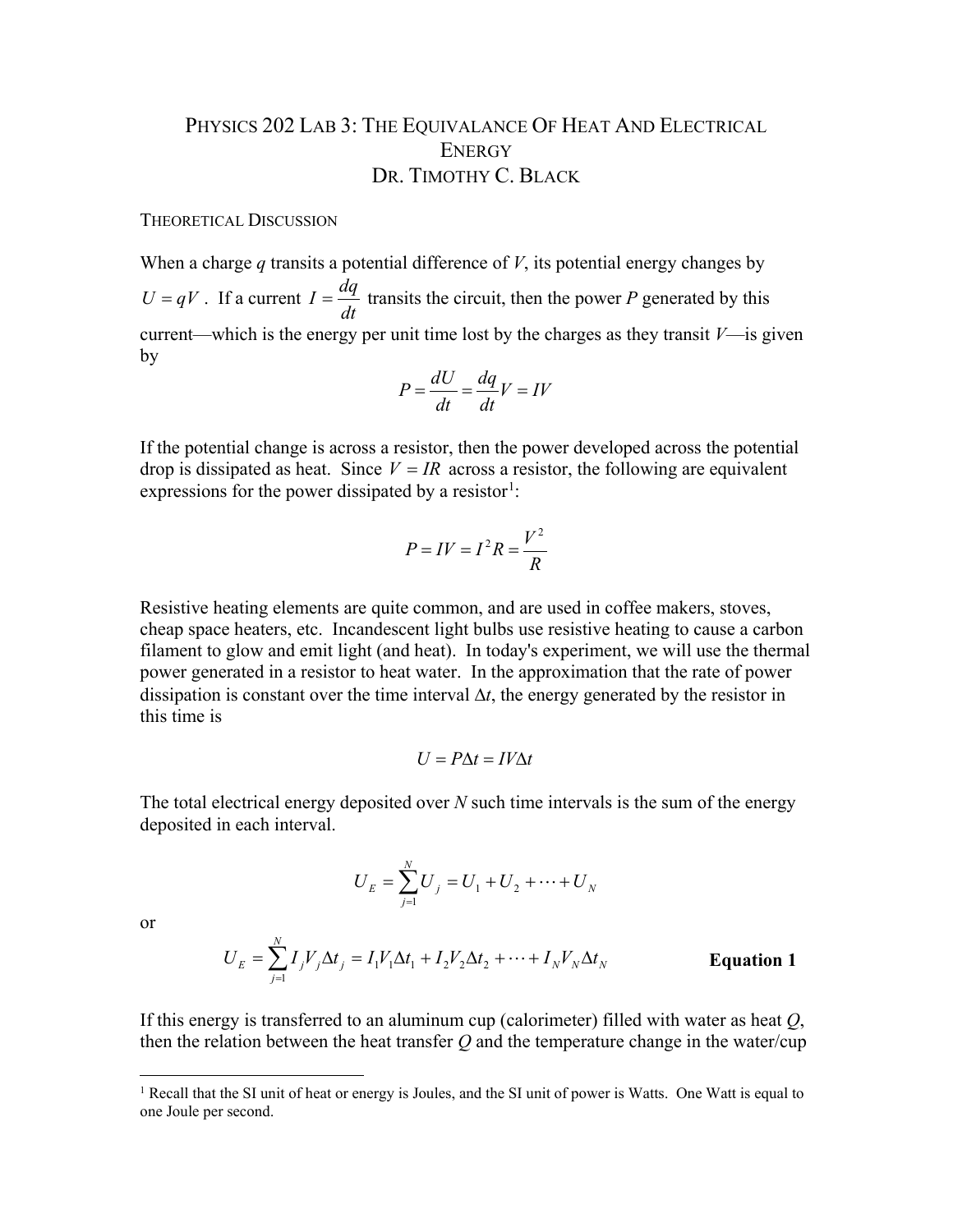system ∆*T* is

$$
Q = (m_{\text{water}}c_{\text{water}} + m_{\text{cup}}c_{\text{cup}})\Delta T
$$
 Equation 2

where  $c_{\text{water}}$  and  $c_{\text{cun}}$  are the specific heats of water and the calorimeter cup, respectively. If we assume that all of the heat generated by the current going through the resistor is absorbed by the water/cup system, then

$$
U_{\scriptscriptstyle E} = Q
$$

It is this assumption that we are going to test, by comparing the energy dissipated in the resistor to the heat absorbed by the water/calorimeter system.

## EXPERIMENTAL PROCEDURE

**Synopsis:** We are going to use a circuit that sends a current through a resistive heater, which is immersed in a calorimeter cup filled with water, as shown in Figure 1. With the power supply on, we will monitor the temperature *T*, the current *I* and the potential *V* at frequent intervals. We will also record the time interval ∆*t* over which we "cook" the water. We are going to need to know the mass of the water in the cup as well as the mass of the cup itself. The specific heat of aluminum (the material the calorimeter is made from) and the specific heat of water are respectively,



**Figure 1: Experimental setup for measuring the conversion of electrical to thermal energy.**